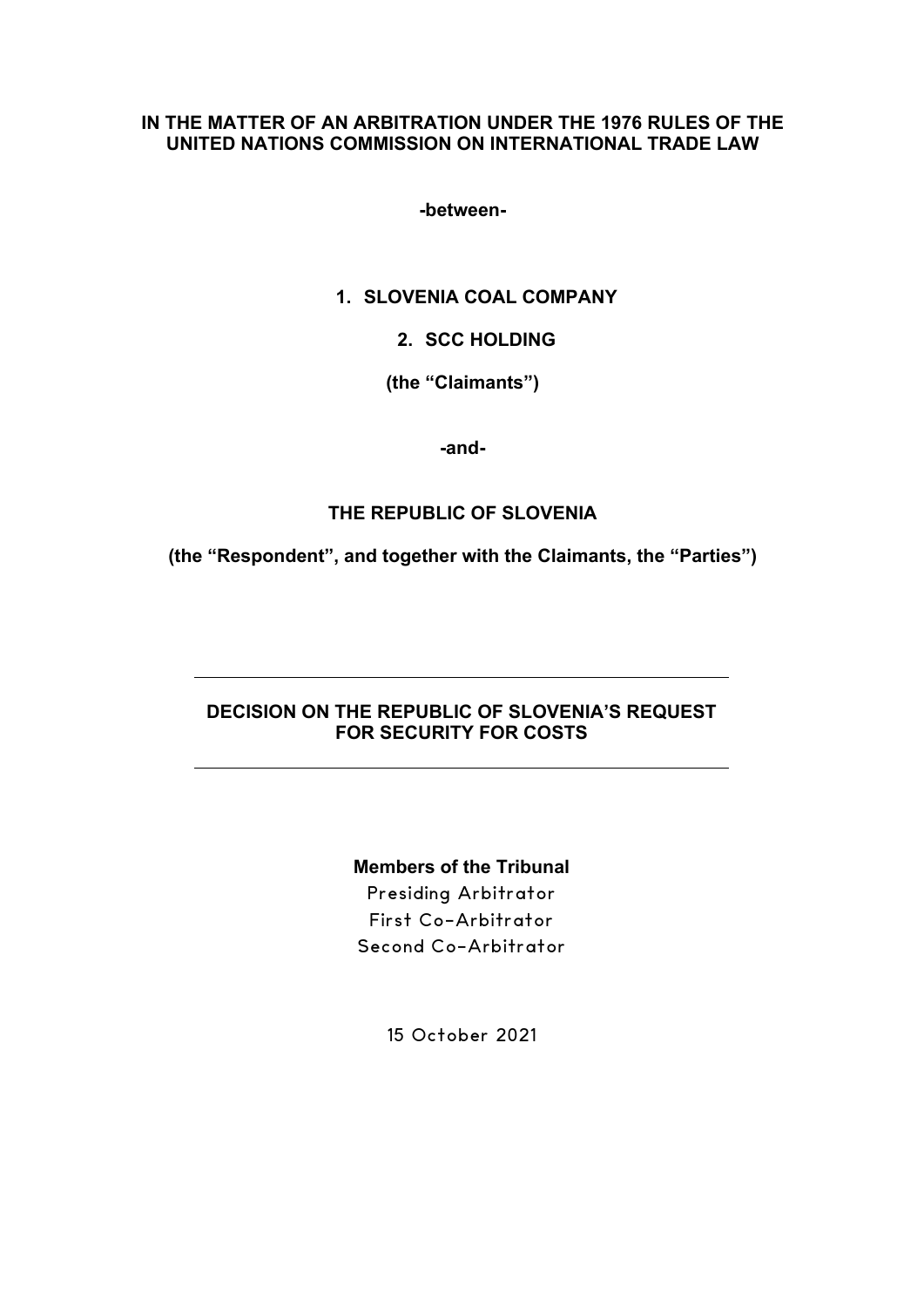#### **I. INTRODUCTION**

- 1. The present Order is made in an arbitration between Slovenia Coal Company **(SCC**) and SCC Holding (SCCH<sup>"</sup> and, t oget her with SCC, the Claimants<sup>\*</sup>) and t he Republic of Slovenia ("**Slovenia**" or t he "**Respondent**"), pursuant to (i) the Agreement on Encouragement and Reciprocal Protection of Investments between the Republic of Slovenia and the Kingdom of Netherlands, which entered into force on 1 August 1998 (the **Netherlands-Slovenia BIT**); (ii) the Energy Charter Treaty, which entered into force on 16 April 1998 (the ECT); and (iii) the Arbitration Rules of the United Nations Commission in International Trade Law, as adopted in 1976 (the UNCITRAL Rules<sup>y</sup>).
- 2. This Order sets out the Tribunal's analysis of and decision on the Respondent's request for security for costs filed on 28 June 2021.

### **II. RELEVANT PROCEDURAL HISTORY**

- 3. In January 2020, the Claimants filed a Request for Arbitration under the Netherlands-Slovenia BIT and the ECT, alleging *inter alia* that the Respondent had breached those agreements' fair and equitable treatment standard.
- 4. In the following months, the Tribunal was constituted pursuant to the UNCITRAL Rules and chose London, United Kingdom, as the seat of arbitration.
- 5. In December 2020, the Claimants submitted their Memorial on the Merits.
- 6. In May 2021, the Respondent filed its Counter-Memorial on the Merits and Objections to Jurisdiction.

1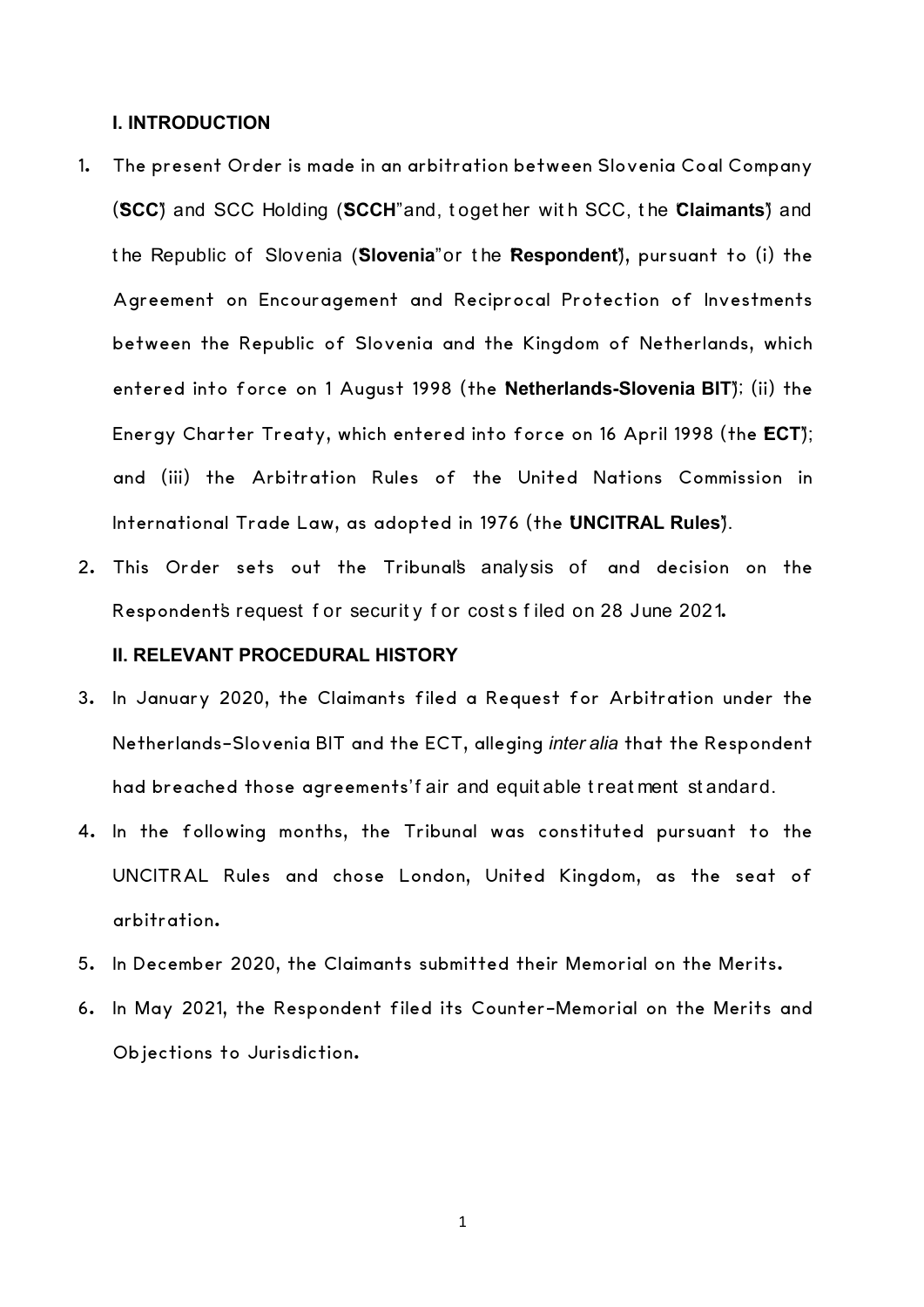- 7. On 28 June 2021, the Respondent submitted a request for security for costs against both Claimants (the "**Request**"), seeking security in the amount of EUR 15 million.
- 8. Two weeks later, the Claimants filed their response to the Request (the Response<sup>"</sup>), requesting that the Tribunal dismiss the Request in full.

## **III. SUMMARY OF THE PARTIES' ARGUMENTS**

### **3.1 The Respondent's Position**

- 9. The Respondent advances three arguments in support of the Request: (i) the Claimants' claims are frivolous and have no merits; (ii) it is likely that any costs it is awarded in this arbitration would not be met; and (iii) it is fair to order security for costs in the circumstances of this case.
- 10. First, the Respondent contends that the Claimants' claims are f rivolous and will fail. This is so, the Respondent alleges, because it merely exercised its legitimate right to regulate tax issues and the Claimants could not have had any legitimate expectation that the tax rebate would remain in effect indefinitely". As to the measures effected by its criminal courts, the Respondent alleges that there were entirely legitimate.
- 11. Second, the Respondent submits that it is likely that any costs it is awarded in this arbitration would not be met. In support of this position, the Respondent contends that (i) SCCH is a shell holding company with no assets other than its shareholding in SCC; (ii) SCC no longer has any assets after the criminal seizure of its assets and bank accounts in Slovenia; and (iii) the Claimants are not incorporated at the seat of arbitration,
- 12. Third, the Respondent alleges that an order for security for costs would be fair in the specific circumstances of the case. In particular, the Respondent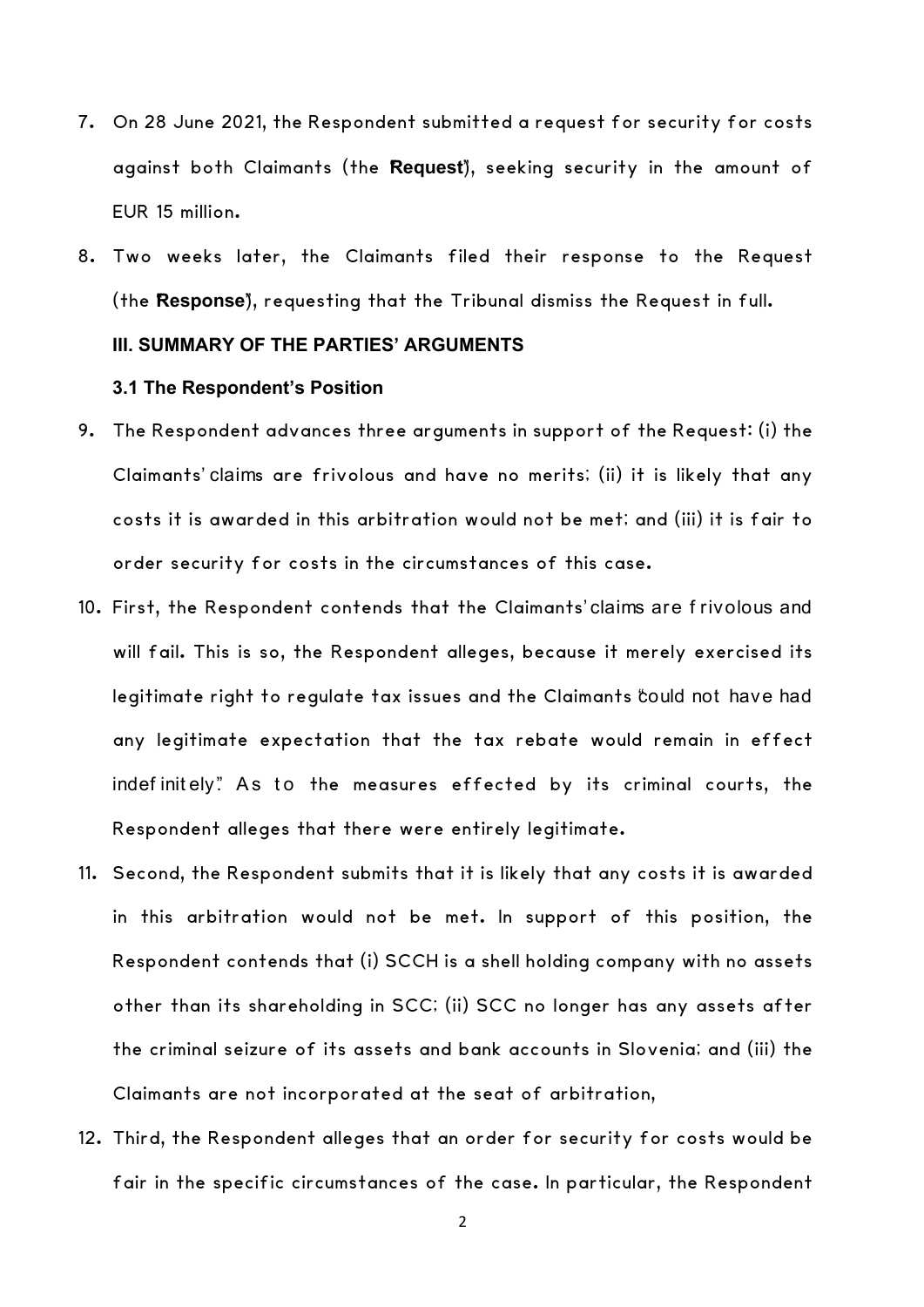emphasizes that it has never consented to arbitrate with the Claimants and that the Claimants are being funded by their parent company, Charbon de France (CDF), which is in f act the feal plaint if f "in this arbit ration (unlike the Claimants who are not the true party with interests in the dispute).

## **3.2 The Claimants' Position**

- 13. First, regarding the Respondent's contention that the Claimants' claims are frivolous, the Claimants contend that the likelihood of success should be irrelevant when deciding applications for security for costs. In any event, the Claimants allege that they have made a *prima facie* case of breach of the treaties and intend to claim a further breach as a result of the criminal seizure ordered by the Respondent's criminal courts. Moreover, the Claimants submit that the Respondent's objections to jurisdiction are frivolous.
- 14. Second, with regard to the Claimants' alleged inabilit y t o meet the costs that Slovenia will incur in this arbitration, the Claimants acknowledge that neither of them has sufficient assets to meet the security requested by Slovenia. However, the Claimants submit that this does not justify an order for security for costs for the following reasons: (i) the Respondent assumed the risk of arbitrating with SCCH; (ii) the change in circumstances with respect to SCC's financial situation is exclusively attributable to the wrongful criminal seizure ordered by Slovenia's criminal courts; and (iii) contrary to the Respondent's contention, the Claimants' place of incorporation is irrelevant.
- 15. Third, the Claimants contest the Respondent's cont ent ion t hat an order f or security for costs would be fair in the circumstances of the case. The Claimants submit that such an order would stifle their claims as they do not have the capacity to provide a security in the amount requested by the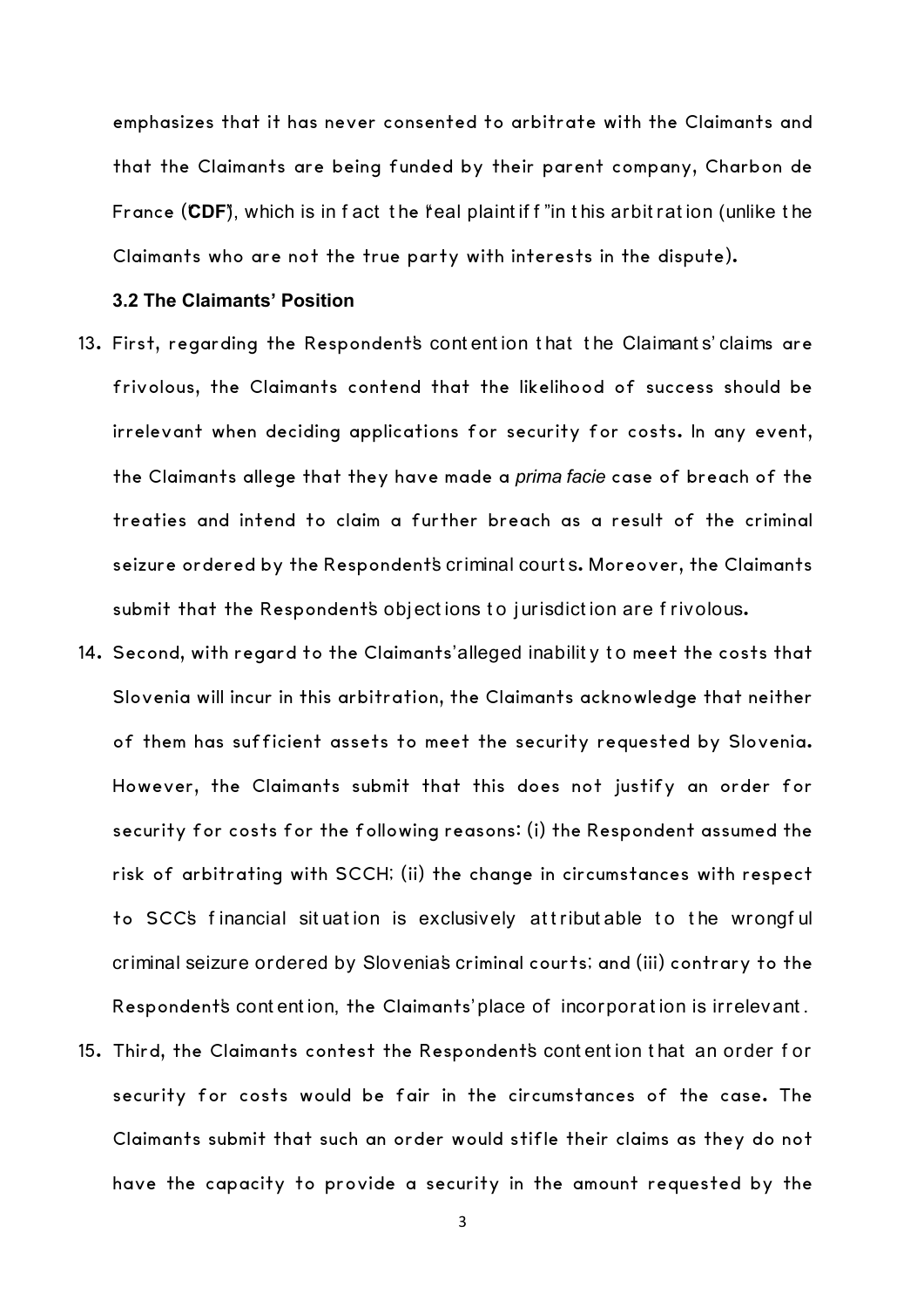Respondent. Moreover, while acknowledging that they are being funded by CDF, the Claimants contend that the existence of third-party funding is irrelevant for the purpose of determining security for costs requests.

16. Finally, the Claimants submit that, in any event, (i) the Respondent's application is untimely, and (ii) the Respondent has failed to justify the amount of the requested security (i.e., EUR 15 million), which is exorbitant.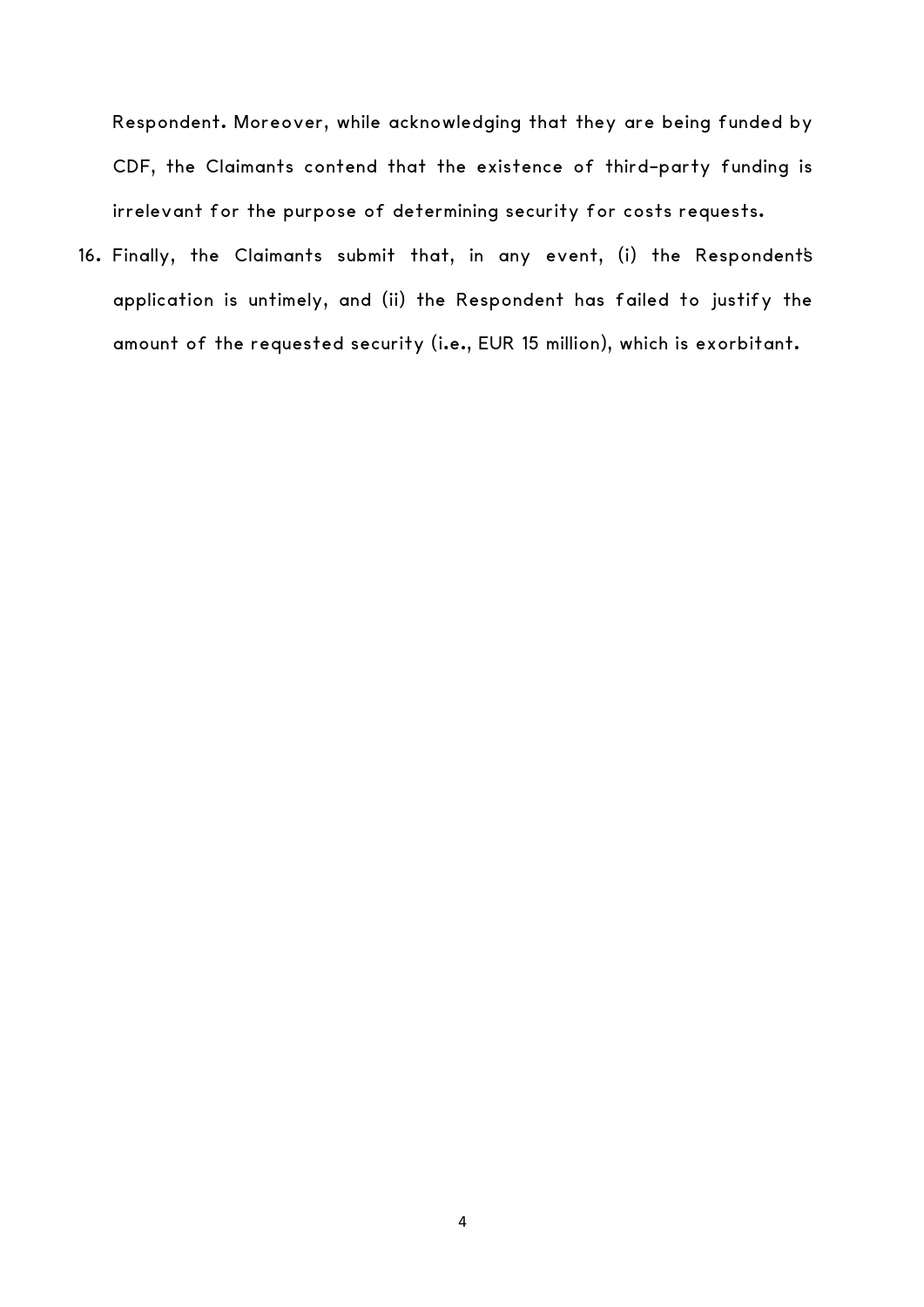### **IV. THE TRIBUNAL'S ANALYSIS**

<u> 1989 - Johann Stein, mars an de Brandenburg (b. 1989)</u>

### **4.1 The power of the Tribunal to order security for costs**

17. None of the Parties contest the power of the Tribunal to order security for costs and such power is further supported by (i) the broad wording of Art. 26(1) UNCITRAL Rules, $^1$  and (ii) decisions from prior UNCITRAL tribunals.<sup>2</sup> Thus, the Tribunal is satisfied that it has the power to order security for costs in the present proceedings.

### **4.2 The applicable legal standard to grant security for costs**

- 18. The Tribunal now turns to the legal standard applicable to grant security for costs under Art. 26 UNCITRAL Rules. While the Parties did not expressly address the requirements that must be met, the Tribunal considers that guidance can be found in previous decisions by tribunals and in the Guidelines on Applications for Security for Costs issued by the Chartered Institute of Arbitrators (CIArb Guidelines<sup>"</sup>).<sup>3</sup> In this respect, the Tribunal finds that an order for security for costs can be granted when:<sup>4</sup>
	- the tribunal has *prima facie* jurisdiction, and the respondent has a *prima facie* reasonable possibility of success on the merits (i.e., *prima facie* case);

 $1$  Art. 26(1) UNCITRAL Rules provides that a tribunal "may take any interim measures it deems necessary in respect of the subject-matter of the dispute".<br><sup>2</sup> See Sergei Viktorovich Pugachev v. Russia, Interim Award, 7 July 2017, paras. 371-373; *García Armas v.* 

Venezuela, Procedural Order No. 9, 20 June 2018, para. 186; *Tennant v. Canada*, Procedural Order No. 4, 27 February 2020, para. 171.<br><sup>3</sup> Both Parties made express reference to, and relied on, the CIArb Guidelines. Thus, even though the Tribunal is

not bound by the CIArb Guidelines, they serve as useful guidance for the Tribunal's analysis.<br><sup>4</sup> See Tennant v. Canada, para. 172; García Armas v. Venezuela, para. 191; SAS v. Bolivia, Procedural Order No. 10,

<sup>11</sup> January 2016, para. 57; *Orlandini v. Bolivia*, Decision on the Respondent's Application for Termination, Trifurcation and Security for Costs, 9 July 2019, para, 140.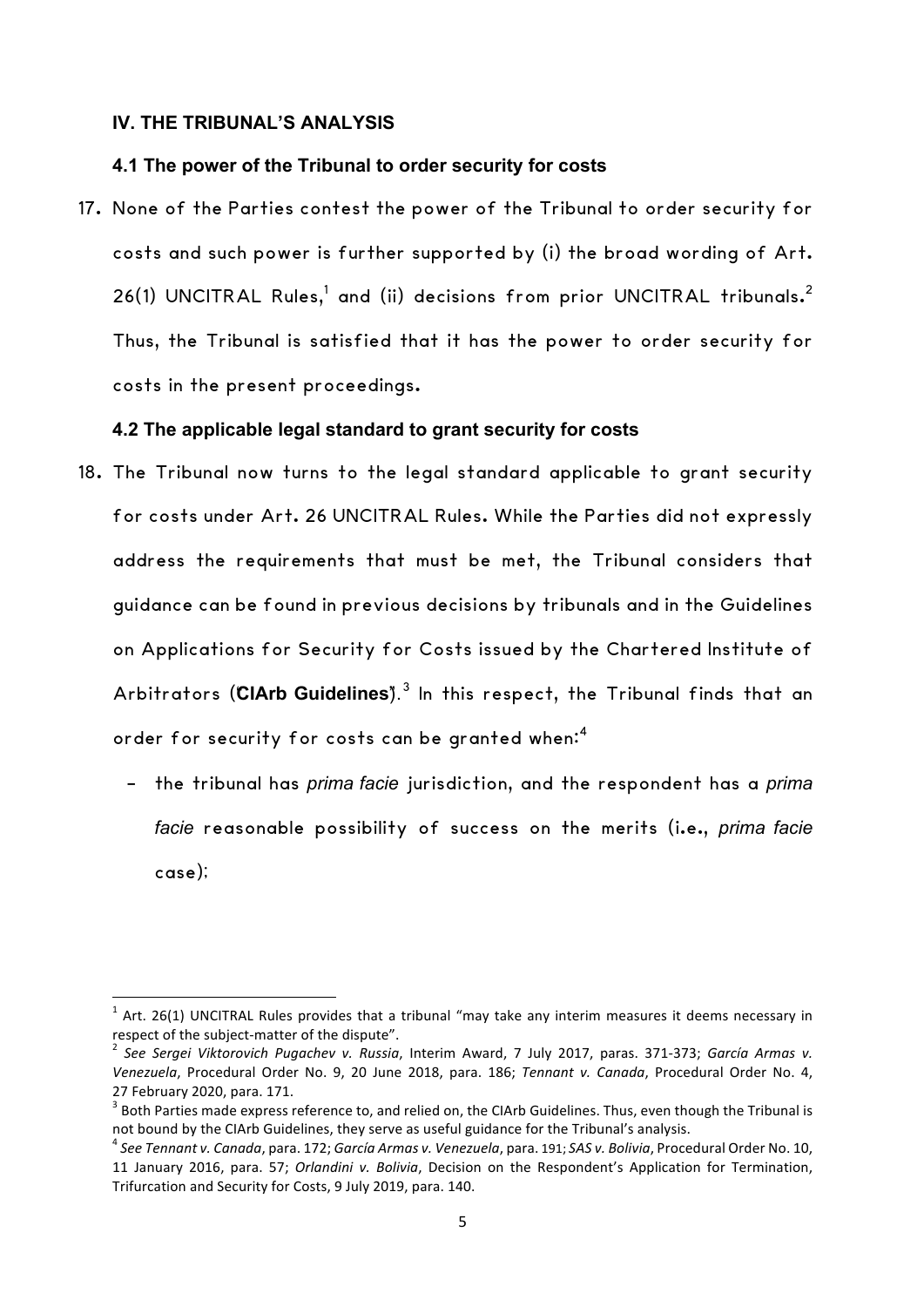- the applicant would likely suffer harm not adequately reparable by an award of damages without the order (i.e., necessity);
- the respondent's potential harm without the order substantially outweighs the harm that the claimant would likely incur from the order (i.e., proportionality); and
- the measure sought is urgent (i.e., urgency).
- 19. Moreover, in relation to the necessity, proportionality and urgency of the measure, the *jurisprudence constante* of investment tribunals holds that security for costs can only be ordered where there are exceptional circumstances. 5

#### **4.2.1** *Prima facie* **jurisdiction and reasonable possibility of success on the merits**

- 20. In their submissions, the Parties made various detailed arguments concerning the merits of their respective claims, defences, and jurisdictional objections. At this preliminary stage of the proceedings, the Tribunal is neither required nor prepared to make detailed findings on the merits of the Parties' substantive claims and defences or jurisdictional objections. Suffice to say that, based on a *prima facie* determination, none of the arguments appear frivolous or vexatious.
- 21. Therefore, without prejudging neither the jurisdictional objections raised by the Respondent nor the merits of each Party's case, t he Tribunal is *prima facie* satisfied (i) that it has jurisdiction over the dispute, and (ii) that the Respondent has a reasonable possibility of success on the merits.

<sup>5</sup> *Tennant v. Canada*, para. 173; *Orlandini v. Bolivia*, para. 149; *SAS v. Bolivia*, para. 68.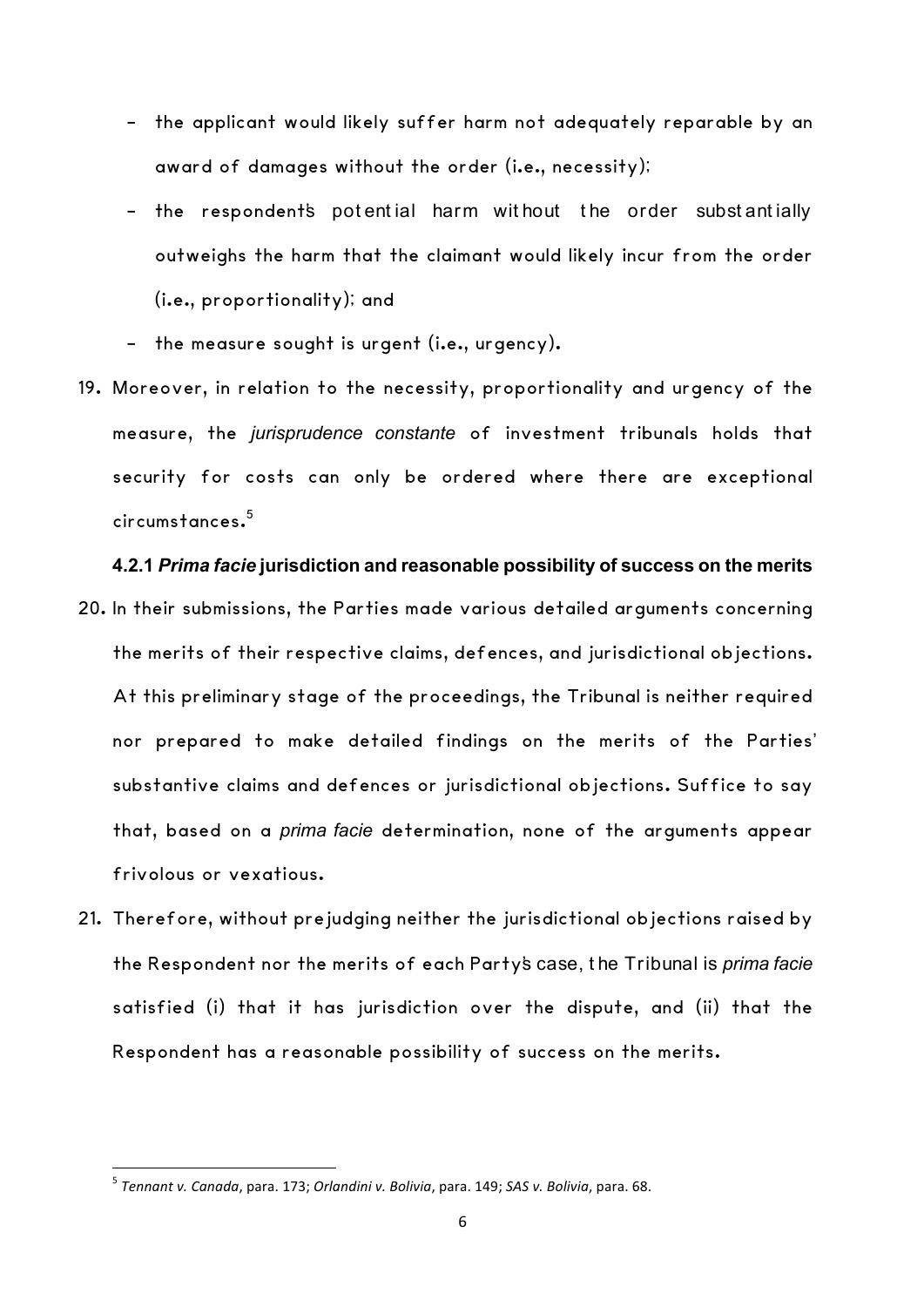#### **4.2.2 Exceptional circumstances (i.e., necessity, proportionality and urgency)**

- 22. The existence of exceptional circumstances must be assessed on a case-bycase basis. In this respect, tribunals have considered that a claimant's inability to pay a hypothetical award on costs and the existence of thirdparty funding constitute relevant factors to determine whether exceptional circumstances exist. However, tribunals have consistently confirmed that these two factors are in and of themselves insufficient to justify an order for security for costs and additional circumstances are required. <sup>6</sup> Similarly, the CIArb Guidelines provide that a claimant's inability to satisfy an adverse costs award is a necessary but not a sufficient reason for requiring security f or  $costs."$
- 23. Other relevant factors mentioned in the CIArb Guidelines or applied by prior investment tribunals include *inter alia*: (i) a claimant's bad f ait h conduct in t he proceedings at issue, in particular the voluntary hiding of assets to avoid any potential exposure to a costs award; $^8$  (ii) the fact that the deterioration of a claimant's f inancial sit uat ion "was a normal commercial risk known at t he incept ion of <code>the</code> relat ionship;" (iii) a claimant's impecuniosity has been caused or contributed to by the conduct of the opposing party, $^{\mathsf{v10}}$  and (iv) an order for security for costs would "unjustly prevent a party from pursuing a genuine and legit imate claim".<sup>11</sup>

<sup>&</sup>lt;sup>6</sup> Orlandini v. Bolivia, para. 144; EuroGas v. Slovak Republic, Procedural Order No. 3, 23 June 2015, para. 123.<br><sup>7</sup> ClArb Guidelines, Commentary on Article 3, p. 7, para. b).<br><sup>8</sup> Tennant v. Canada, para. 174; Orlandini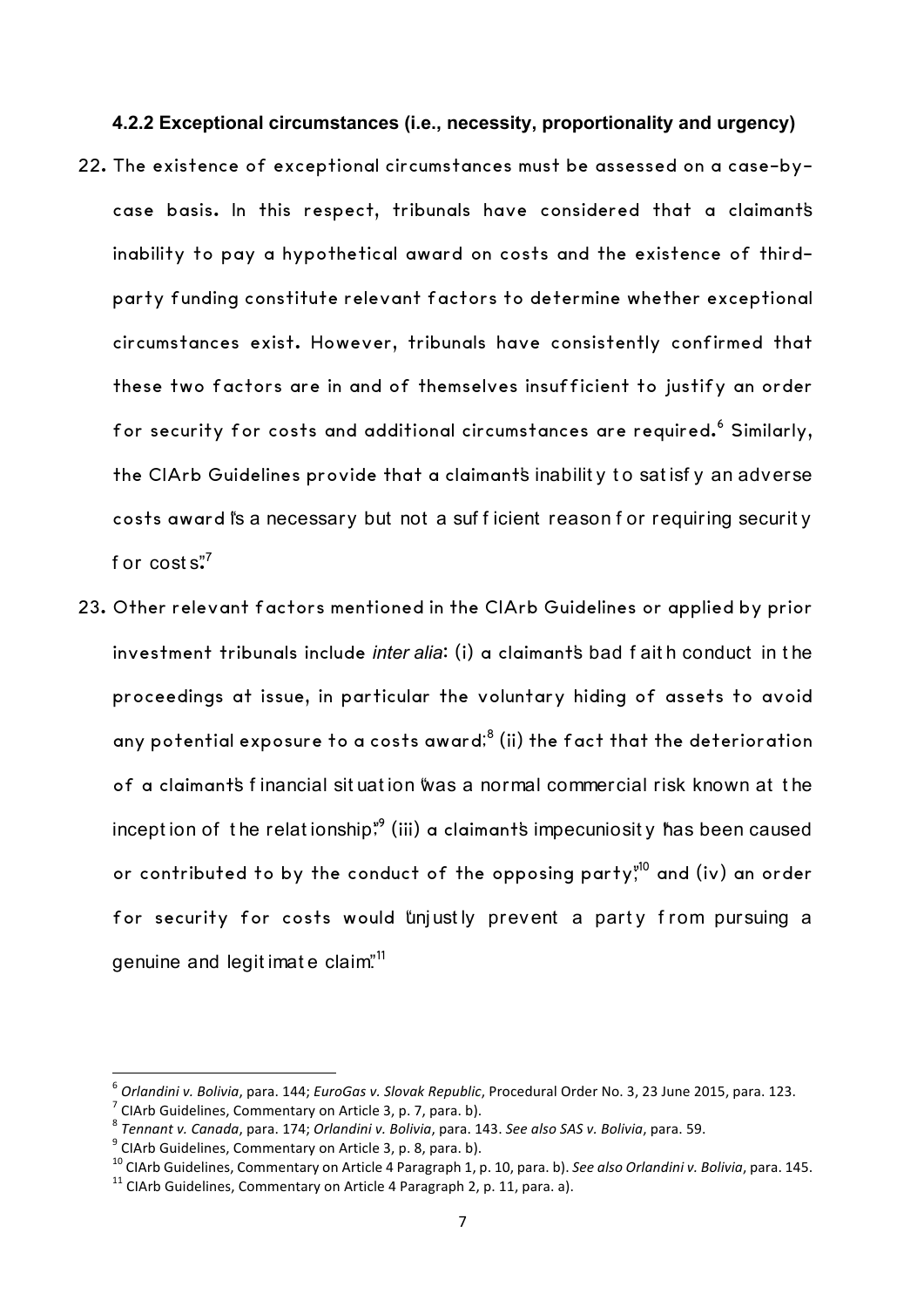- 24. Regarding the **necessity** of the measure, the Tribunal considers that this requirement is met where there is a serious risk that the claimant will be unable to comply with an adverse costs award.
- 25. In this respect, the Respondent alleges, without contradiction, that "SCC no longer has any assets after the criminal seizure" and SCCH has ho assets other than its shareholding in SCC". Furt hermore, it is undisputed that the Claimants are being funded in this arbitration by CDF, their parent company, and there is no evidence before the Tribunal that there is any funding arrangement forcing CDF to pay for costs. In these circumstances, the Tribunal holds that there is a serious risk that the Claimants will be unable to comply with a costs award and that risk goes beyond the risk assumed by the Respondent when agreeing to arbitrate with the Claimants.
- 26. In view of the foregoing, the Tribunal concludes that the necessity requirement is met in the circumstances of this case.
- 27. Turning to the **proportionality** of the measure, the Tribunal considers that this requirement is met where there are exceptional circumstances (i) showing that the respondents interests substantially outweigh the claimant's interests and (ii) justifying an order for security for costs. In this regard, the Tribunal finds that the circumstances of the case do not warrant such an order for the reasons set out below.<sup>12</sup>
- 28. First, the Claimants' impecuniosit y cannot be attributed to bad faith conduct on their part. Indeed, while it might be that "SCCH is a shell holding company

 $12$  In this regard, the Tribunal does not find any support in prior decisions by tribunals for the Respondent's contention that, when there is a serious risk that the claimant will be unable to comply with an adverse costs award, there should be "a presumption in favour of security for costs".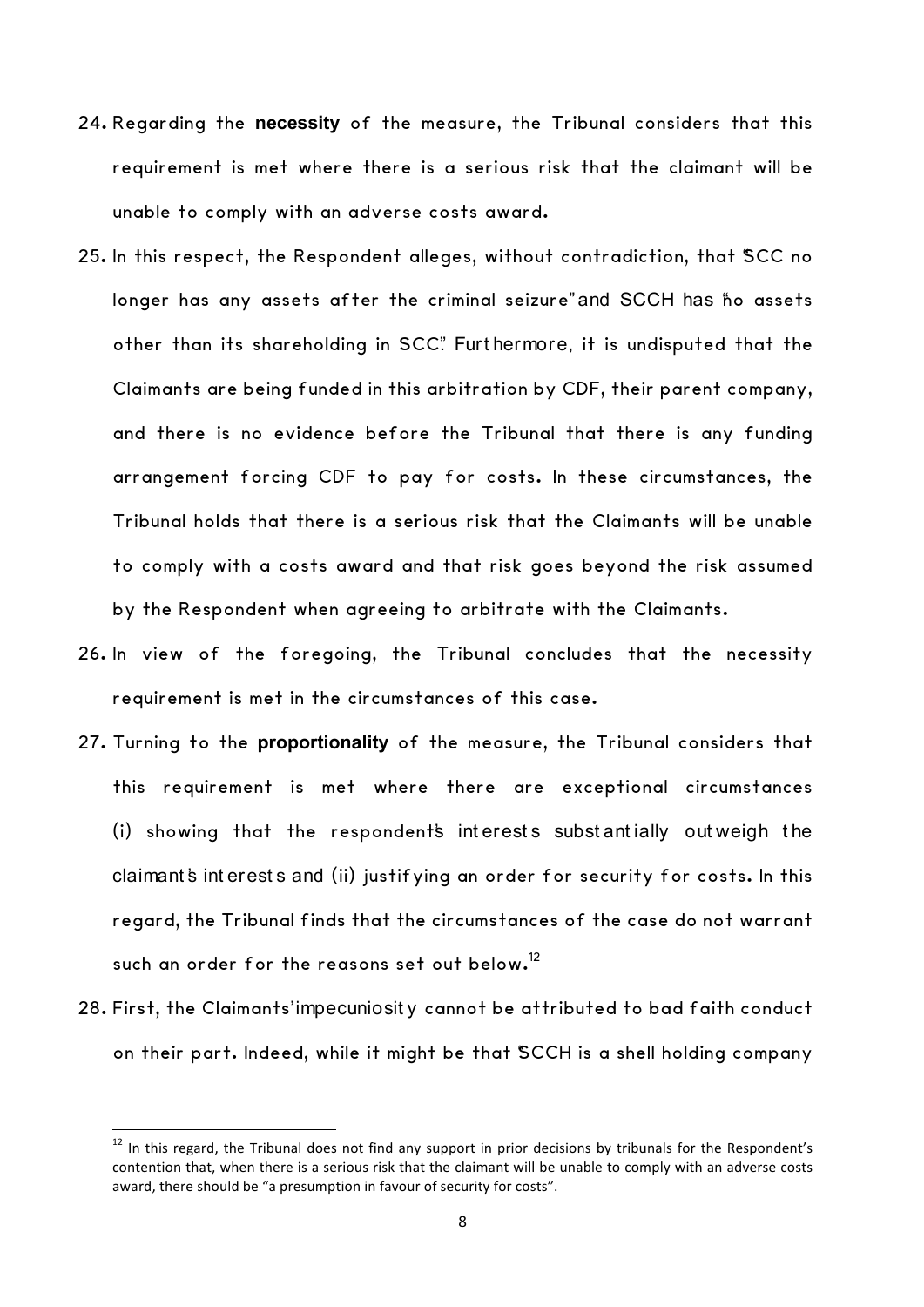with no assets other than its shareholding in SCC", there is no evidence on record demonstrating that the Claimants restructured their investment and incorporated SCCH for the purpose of hiding assets. To the contrary, the restructuring took place in 2003 (i.e., 17 years before the initiation of the present proceedings) and Slovenia was not only made aware of it but also approved it at that time. $^{13}$ 

- 29. As to the Respondent's contention that CDF is the 'real plaint if f' or, in other words, that the Claimants act as nominal claimants shielding CDF, which has funds and a commercial interest in the outcome of the dispute, the Tribunal considers that, on the specific facts of this case, this situation does not justify ordering security for costs. As outlined above, the present situation is not of the Claimants' own making and t hus does not const it ut e *per se* exceptional circumstances.
- 30. Second, it is undisputed that the Claimants' f inancial dif f icult ies, and t he ensuing necessity to resort to third-party funding, result at least partly from the Respondent's decision to repeal the tax rebate and, most certainly, from the criminal proceedings that led to the seizure of all SCC's assets and bank accounts. These two measures adopted by the host State and their legality are at the core of the present proceedings.
- 31. In this regard, where, as here, the Claimants can make a *prima facie* case that their inability to pay a potential adverse costs award is caused by the allegedly wrongful conduct of the host State, an order for security for costs would (i) unfairly restrict the Claimants' ability to pursue legitimate

 $13$  The Tribunal is mindful that the Respondent alleges that this approval was tainted by corruption, however, the Tribunal is neither required nor prepared to make any findings in this regard at this preliminary stage.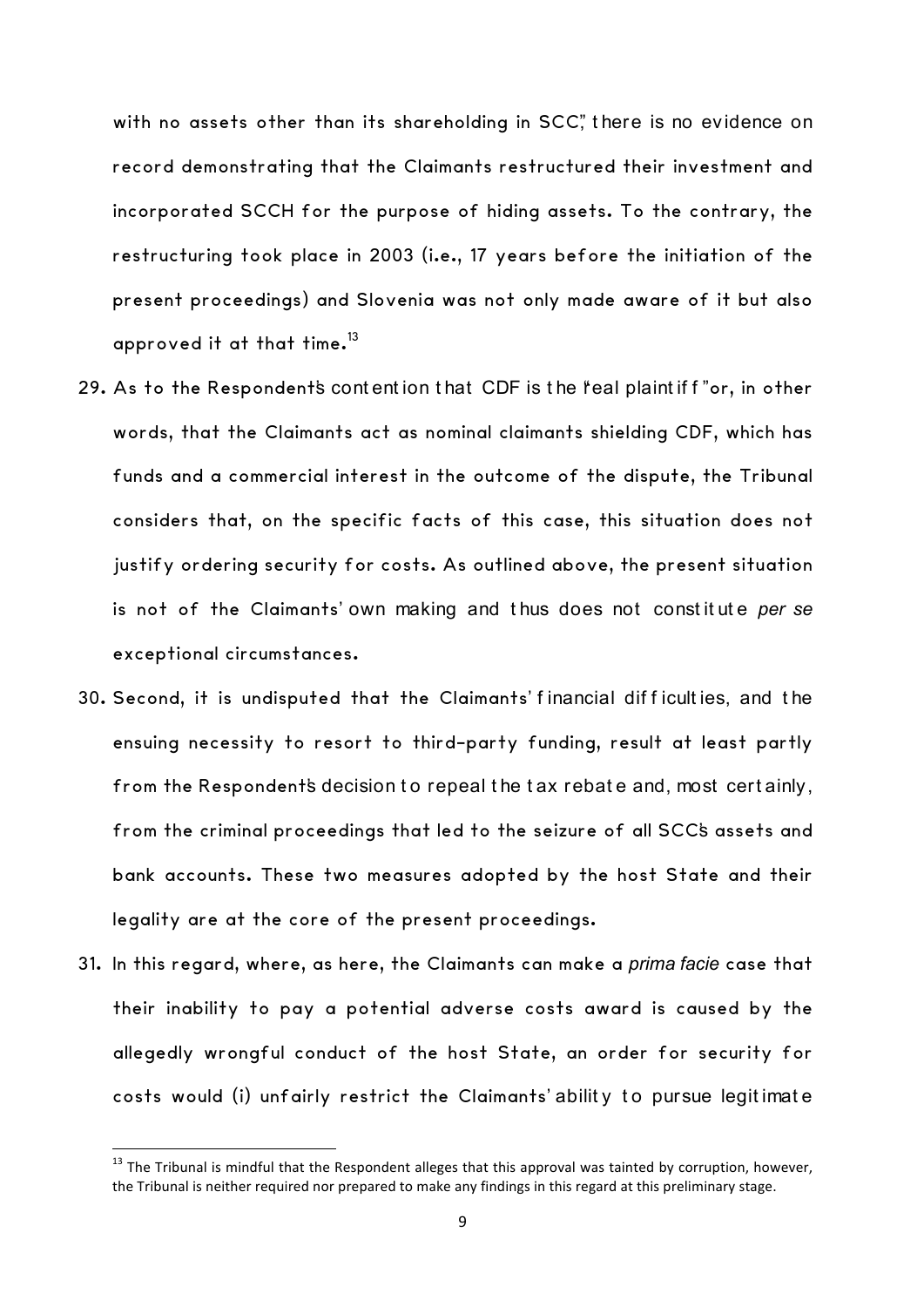and genuine claims, and (ii) risk rewarding the State for its alleged violations of treaty obligations. In view of the foregoing, the Tribunal considers that the need to avoid such unfair result trumps the necessity to preserve the Respondent's hypot het ical right to recover costs.

- 32. That said, the Tribunal emphasizes that its findings that the Claimants' financial difficulties are in fact not due to their bad faith conduct, but rather result from measures adopted by the Respondent does not prejudge the legality of such measures. Indeed, both Parties have addressed, and will have ample opportunity to address, this substantive issue in their written and oral submissions.
- 33. Finally, the Respondent's cont ent ion t hat t he Claimant s are not based at the seat of arbitration does not constitute additional circumstances justifying an order for security for costs, especially when the Claimants are incorporated in signatory States to the New York Convention on the Recognition and Enforcement of Foreign Arbitral Awards.
- 34. Regarding the **urgency** of the measure, the Tribunal considers that the measure must be of such urgency that it cannot be postponed until the issuance of the award. In this regard, while the Tribunal disagrees with the Claimants' cont ent ion t hat t he Request is unt imely, t he Tribunal is not convinced that the Claimants may be in a better position to provide security for costs today than in the future.
- 35. In light of the above, the Tribunal holds that there are no exceptional circumstances justifying an order for security for costs at this stage of the proceedings. However, for the avoidance of doubt, the dismissal does not

10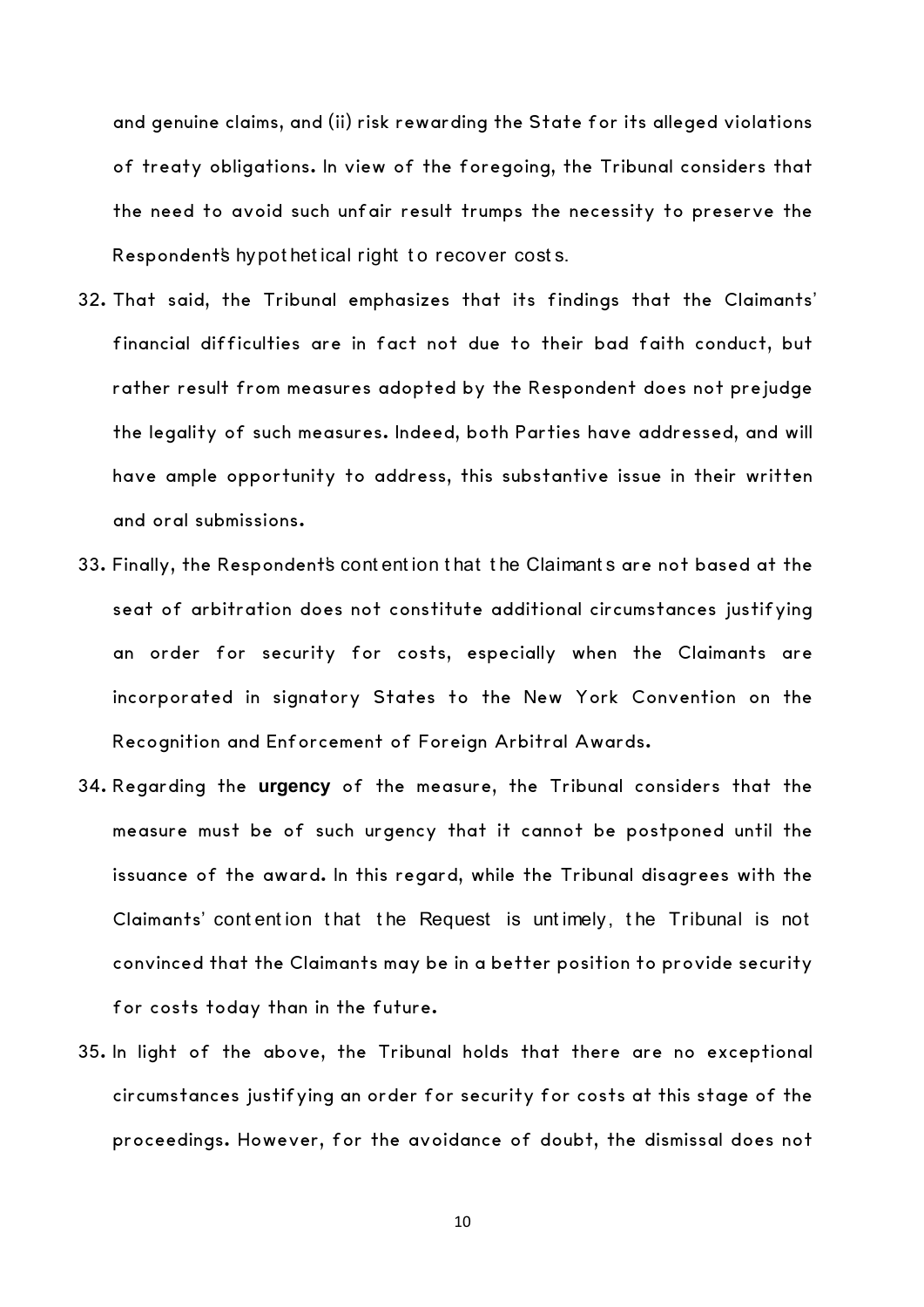preclude the Respondent from re-applying for security for costs should there be a change of circumstances.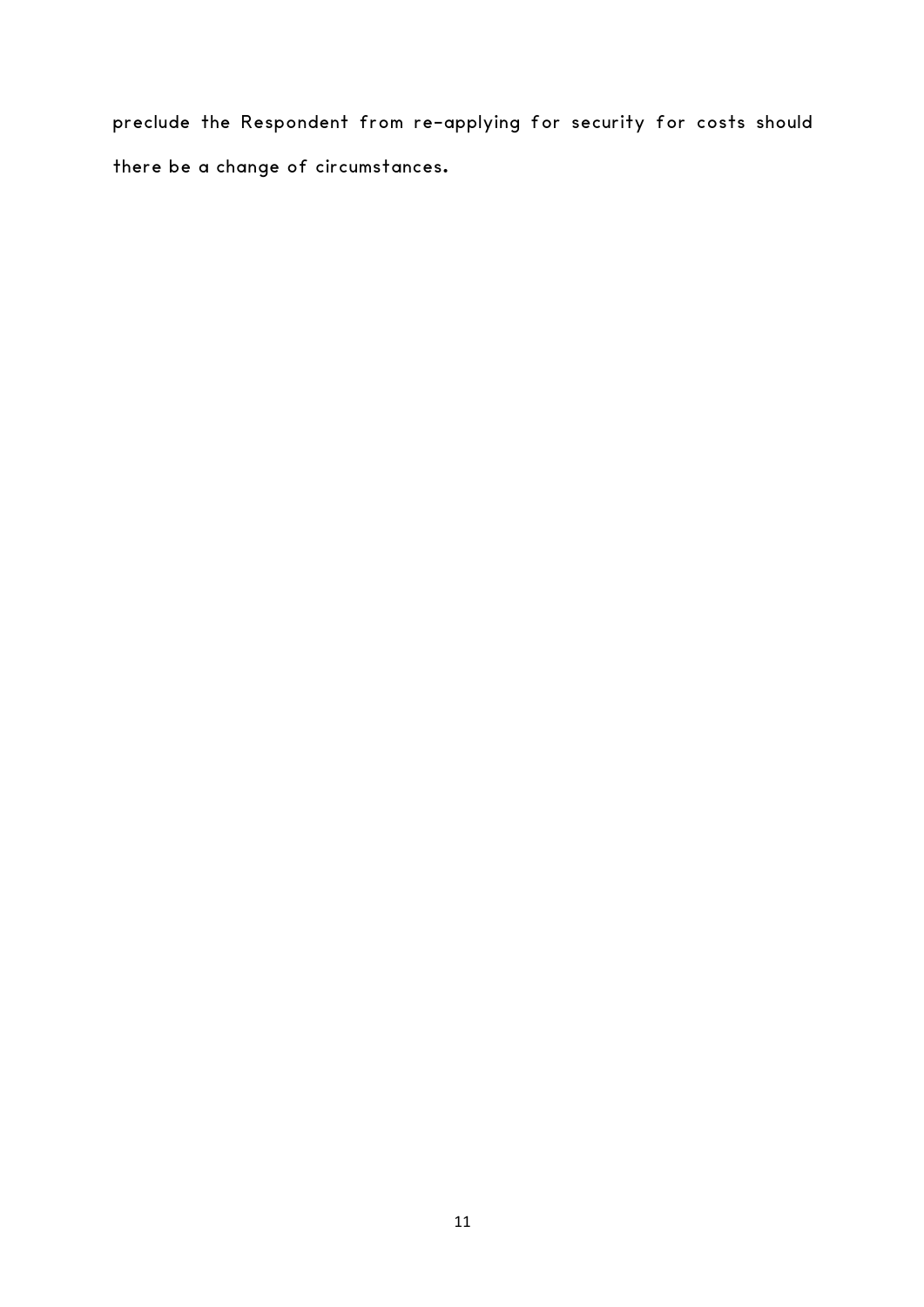## **V. DECISION**

36. For the reasons set forth above, the Tribunal hereby decides to:

- (1) Deny the Respondent's request f or securit y f or cost s; and
- (2) Reserve its decision regarding the costs of the Respondent's request for security for costs until a later stage in these proceedings.

**Date**: 15 October 2021

**Seat of Arbitration**: London, United Kingdom

\_\_\_\_\_\_\_\_\_\_\_\_\_\_\_\_\_\_\_\_\_\_\_\_\_\_\_\_\_\_ **Presiding Arbitrator**

On behalf of the Tribunal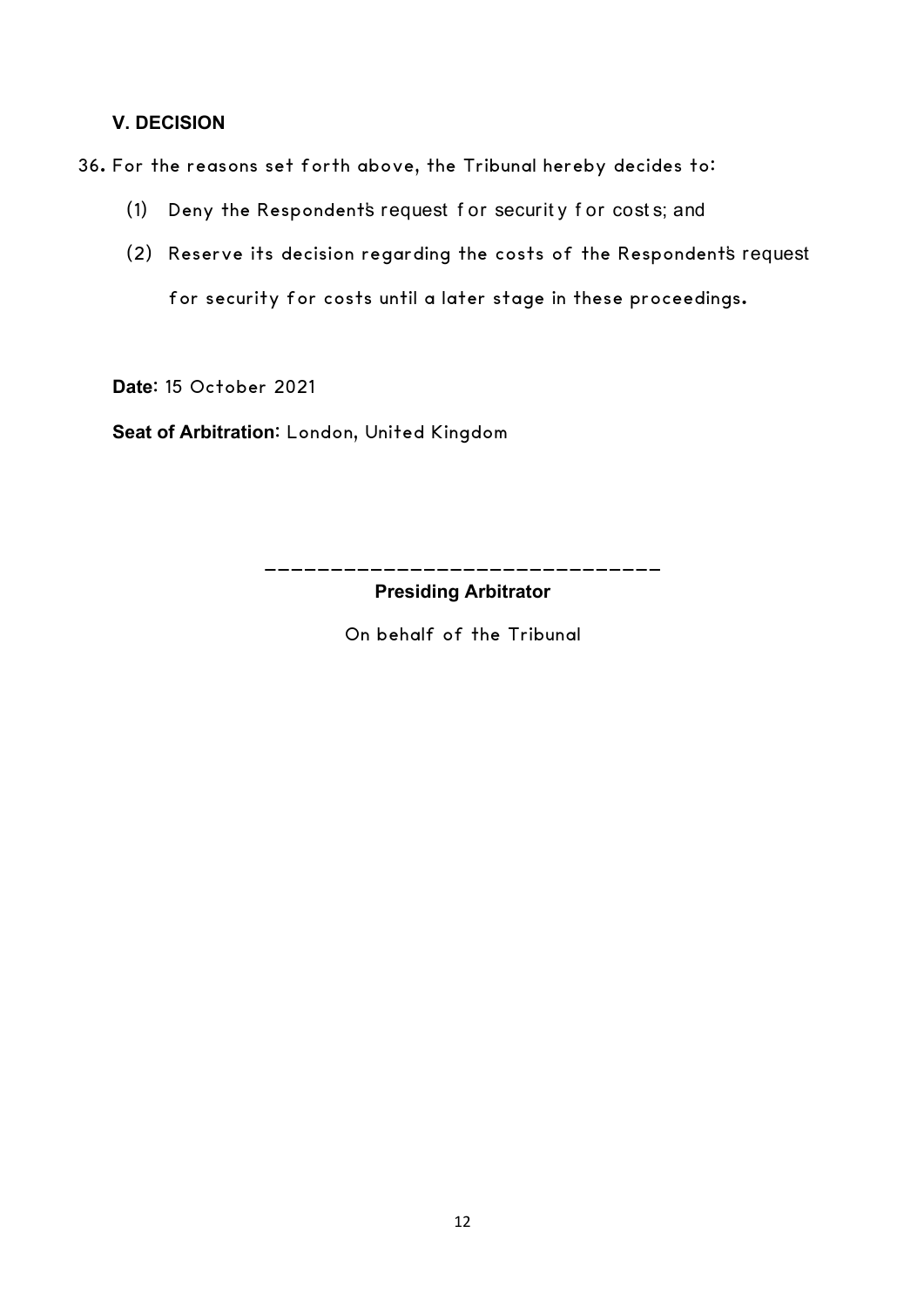#### **Explanatory Note**

Dear Co-Arbitrators,

Please find attached with this Explanatory Note a draft Procedural Order (the "**draft PO**"), setting out the Tribunal's analysis of and decision on t he Respondent's request for security for costs (the **Request**).

As you may recall, the most recent developments in this case are (i) the seizure of SCC's assets by Slovenia's criminal courts in May 2021, and (ii) the subsequent filing of the Request by the Respondent on 28 June 2021.

The Parties' respective positions and arguments are summarized in paragraphs 9-16 of the draft PO and essentially revolve around the following three issues:

- i. The Parties raised various detailed arguments concerning the merits of their respective claims, defences, and jurisdictional objections.
- ii. Regarding the Claimants' f inancial sit uat ion, the Parties' main disagreement focused on the causes, the surrounding circumstances, and the corresponding consequences that this financial situation should have on the Request.
- iii. Finally, the Parties outlined various additional circumstances rendering an order for security for costs fair or unfair in the present case.

Bearing in mind that none of the Parties contested the power of the Tribunal to order security for costs, paragraph 17 of the draft PO very briefly addresses and asserts our power to issue an order for security for costs. Considering further that the Parties did not expressly address the requirements that must be met for the Tribunal to grant security for costs, but relied on the Guidelines on Applications for Security for Costs issued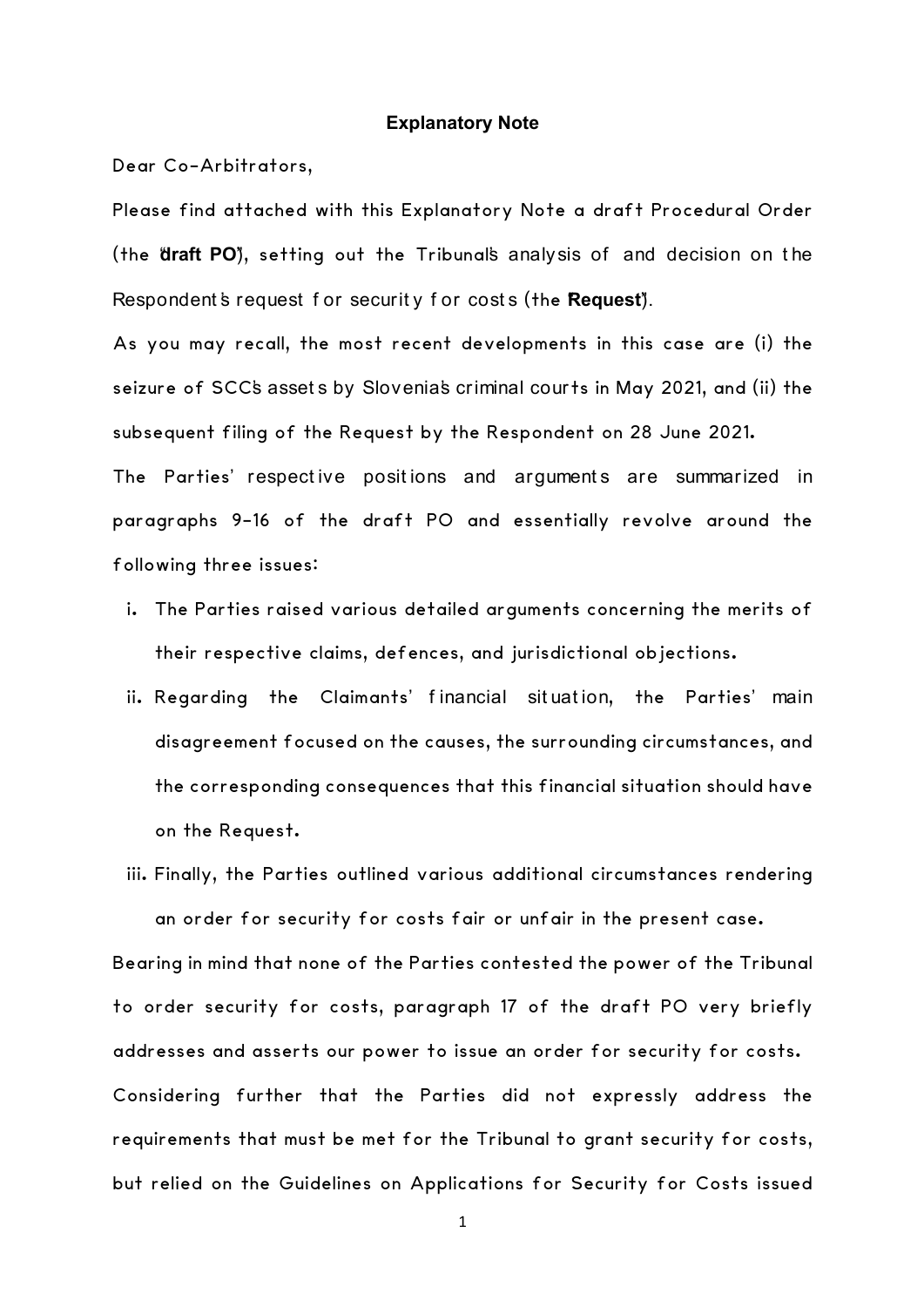by the Chartered Institute of Arbitrators (the "**CIArb Guidelines**"), it seems sensible for us to derive the applicable standard both from (i) prior decision by investment tribunals, in particular UNCITRAL tribunals, and (ii) the CIArb Guidelines (paragraphs 18-19 of the draft PO).

As to the core of the draft PO, i.e., the application of the legal standard to the specific facts of the case, I suggest that we refrain from addressing in too many details the Parties' argument s relat ing t o our j urisdict ion and t he merits of the case as we have not yet been fully briefed on those issues and we should not prejudge them.

With regard to the necessity and proportionality requirements, it seems to me that the three following considerations are decisive and should lead us to deny the Request. First, the Claimants' impecuniosit y does not result from any bad faith conduct and there is no evidence that they have been, or are, attempting to hide assets (paragraph 28 of the draft PO). Second, as a matter of fact, the deterioration in the Claimants'f inancial situation has, at least partly, been caused by the allegedly wrongful measures adopted by the Respondent (paragraph 30 of the draft PO). Third, an order for security for costs would prevent the Claimants from bringing their claims concerning the legality of such measures, claims which *prima facie* do not appear to be frivolous or vexatious (paragraph 31 of the draft PO). In my view, the above-mentioned considerations are compelling enough for us to refrain from possibly impeding the Claimants' access to justice, which trumps the necessity to preserve the Respondent's right to recover any costs it may be awarded.

2